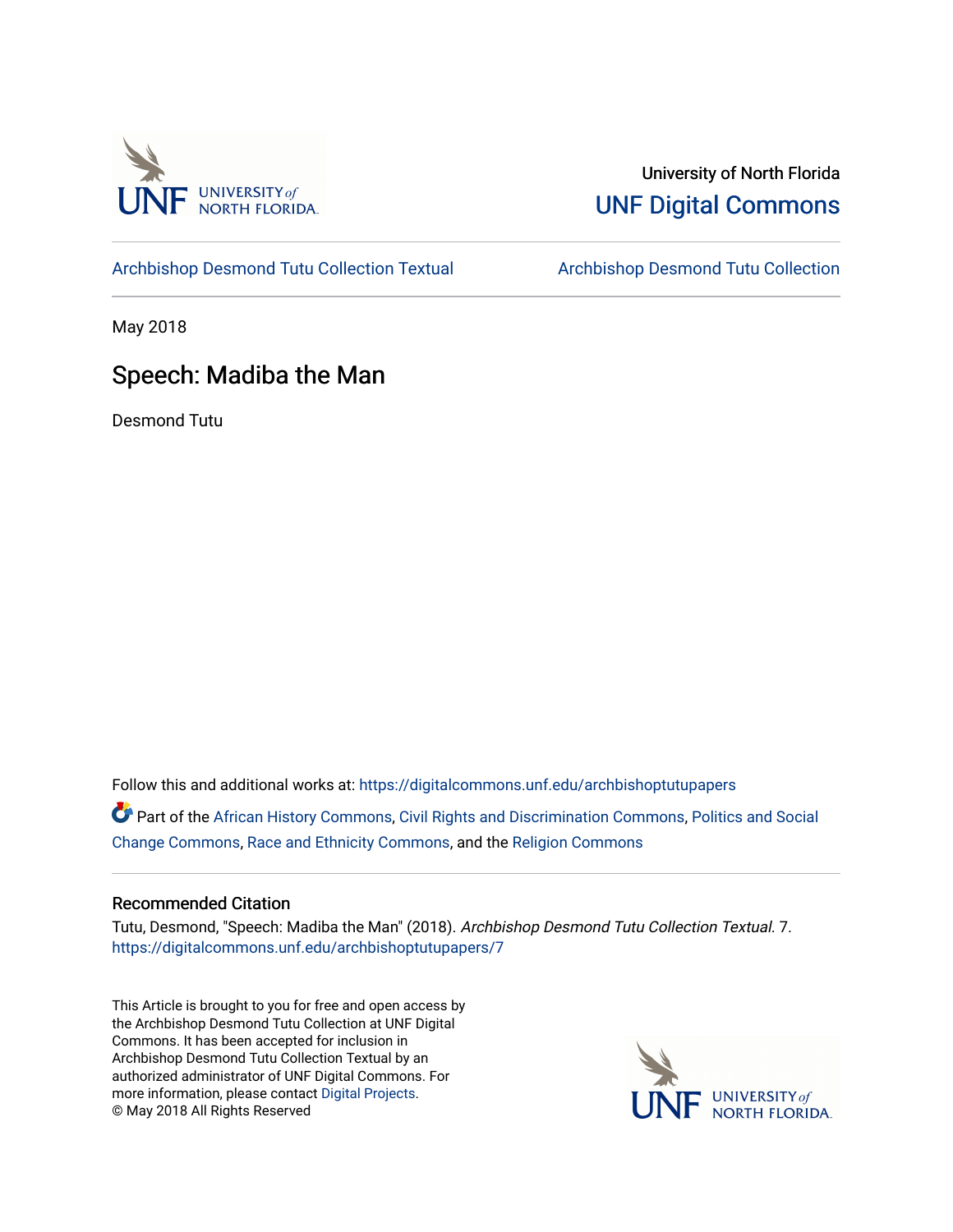#### **Madiba the Man**

### *Preamble*

In July 1988, I addressed a mammoth crowd of nearly 250,000 people in London's Hyde Park Comer. It was part of the celebrations of Nelson Mandela's 70<sup>th</sup> birthday, organized by the International Anti-Apartheid Movement whose President Archbishop Trevor Huddleston had said that should be Madiba's last birthday in prison. Not bad as predictions go for two years later he did walk out of prison a free man. Archbishop Trevor

- $\lambda$  much loved in Sophiatown in the awful days of apartheids new viciousness demonstrated by the destruction of Sophiatown with its people dumped in the new South Western townships to be universally know by the acronym
- $\times$  Soweto-we had suggested that young people should go on a pilgrimage from their various homes in different parts of the UK to Hyde Park to acclaim this of  $\lambda$  most famous, political prisoners. Many in that huge crowd had not been born when Nelson Mandela was sentenced to life in prison in 1963 and yet they came in droves to honour someone they had never met nor heard speak in person.

He had become a legend in his lifetime. He had an aura and evoked almost universal adulation-some such as Prime Minister Margaret Thatcher had denounced him as a terrorist and Vice President Dick Cheyney, had voted against a Congress Motion calling for his release. But those were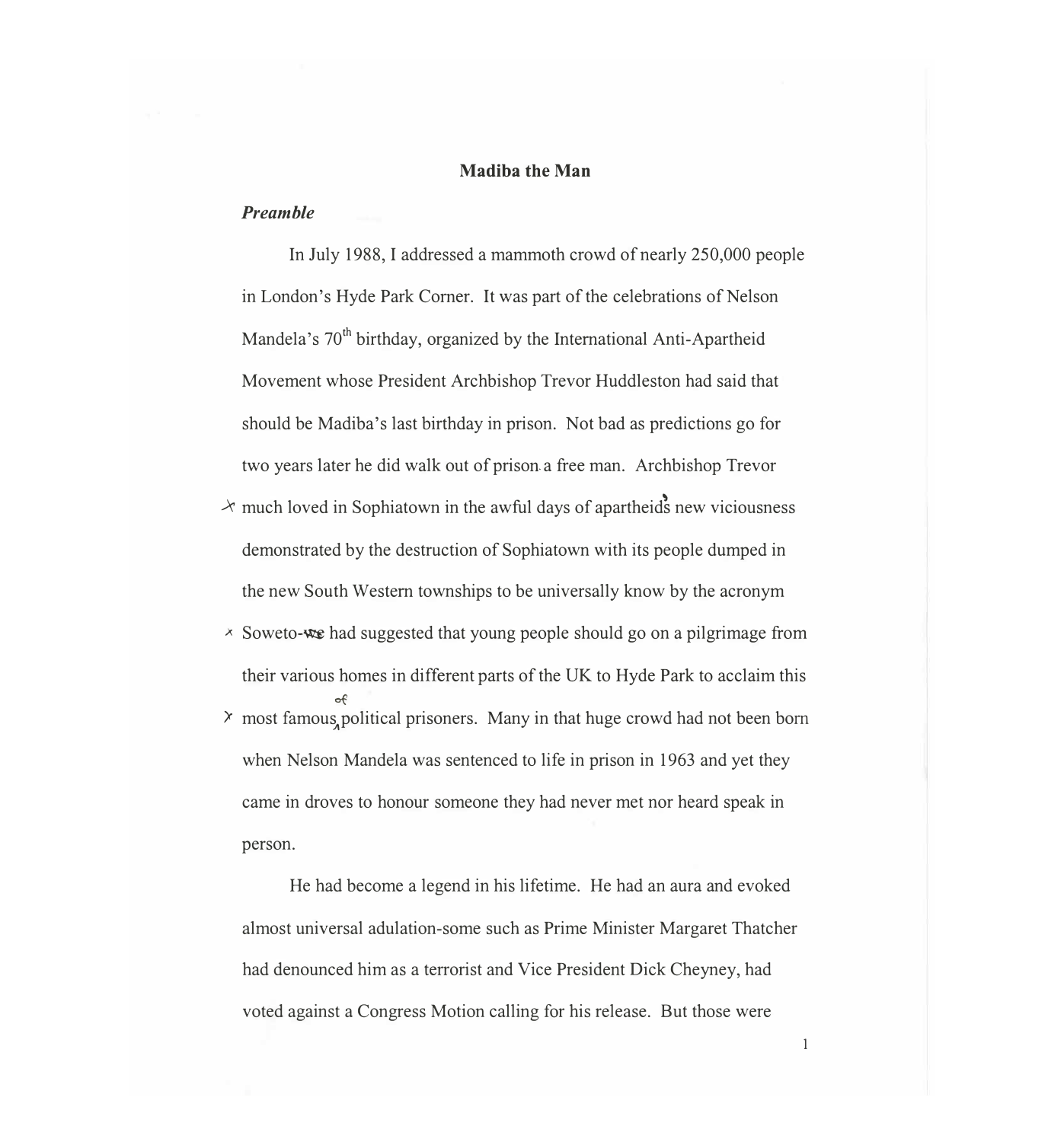**glaring aberrations. Virtually everywhere else he was held in the highest** 

- **'f:.. possible regar4almost as a paragon of virtue of impeccable integrity ,indeed almost of sanctity. The ANC and the anti-apartheid movement were able to use his extraordinary moral stature to galvanize support for their efforts to bring about fundamental change in South Africa and as a rallying point for their call to release all political prisoners. He helped to personalize the**
- **A struggle> almost to give it a face (though of course, no one outside the prison system knew what he looked like these many years since the Rivonia Trial, since South African law forbade the publication of any such pictures.) Somehow he incarnated that struggle and many considered him to be untouchable. He was a good man. No, he was a very good man. It is difficult to know how this reputation came to be, for the outside world knew very little of what was happening behind the grim walls of Robben Island. Whatever its genesis, the fact is that he had become a hero for many with almost superhuman attributes.**

**It posed something of a dilemma for the liberation movement. He was a valuable asset as someone with this impeccable stature, but what if it turned out that the idol had feet of clay then the edifice of the movement's moral rectitude would come tumbling down when people were disillusioned to find that this giant or what they had always thought to be a giant among men was but a fallible lesser mortal. Rumours began to fly around that some**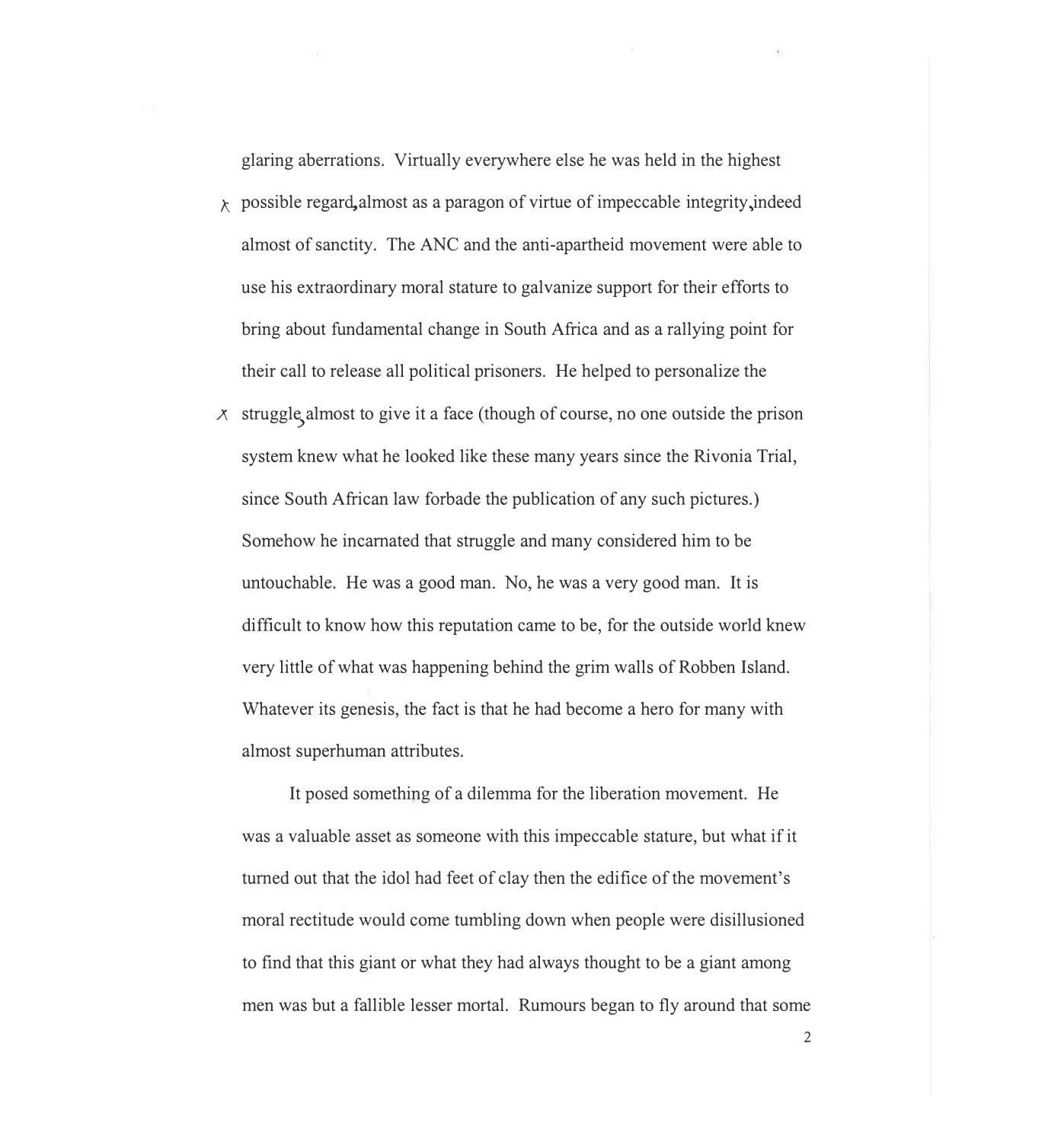might want to engineer his assassination in prison so that were it to be true that he was a lesser mortal the world would be none the wiser. And then that magical day dawned, February  $11^{th}$ , 1990, when he walked tall and regal out  $\mu$ <sup>*w*  $\mu$ <sup>*dw*  $\mu$ </sup></sup>

- $\lambda$  of Victor Vester Prison in Paarl near Cape Town. But it was after his inauguration as the first democratically elected President of South Africa in May 1994 that the world realized it had not been duped. This man was something of a phenomenon. The world was in awe of his remarkable magnanimity and nobility of spirit in how ready he was to forgive his erstwhile oppressors and tormentors. He invited his white jailor to attend his
- $\lambda$  inauguration as a VIP guest. He invited Dr. Percy Lutar, the prosecutor in *IV*   $\lambda$  the R wonia Trial, who had argued for the death sentence to be imposed to lunch at the Presidential residence and went to visit Mrs. Verwoerd, the widow of the architect and high priest of apartheid.
- $\times$ He donned the Springbok rugby jersey with the number of Captain  $\theta$ **1** Piendar  $\lambda$  Francies Pienears. This was a spectacular act of magnanimity for rugby had

been, like all the others, an all white sport but particularly popular amongst

 $\times$  Afrikaners considered to be the racistand oppressors par excellence and the Springbok was a sporting emblem much hated in the black community. By this gesture, Madiba had exorcised the demons of racial animosity. It was a very substantial hand of friendship extended to former adversaries who used to hate this communist inspired terrorist. On that day of the Rugby World

3

b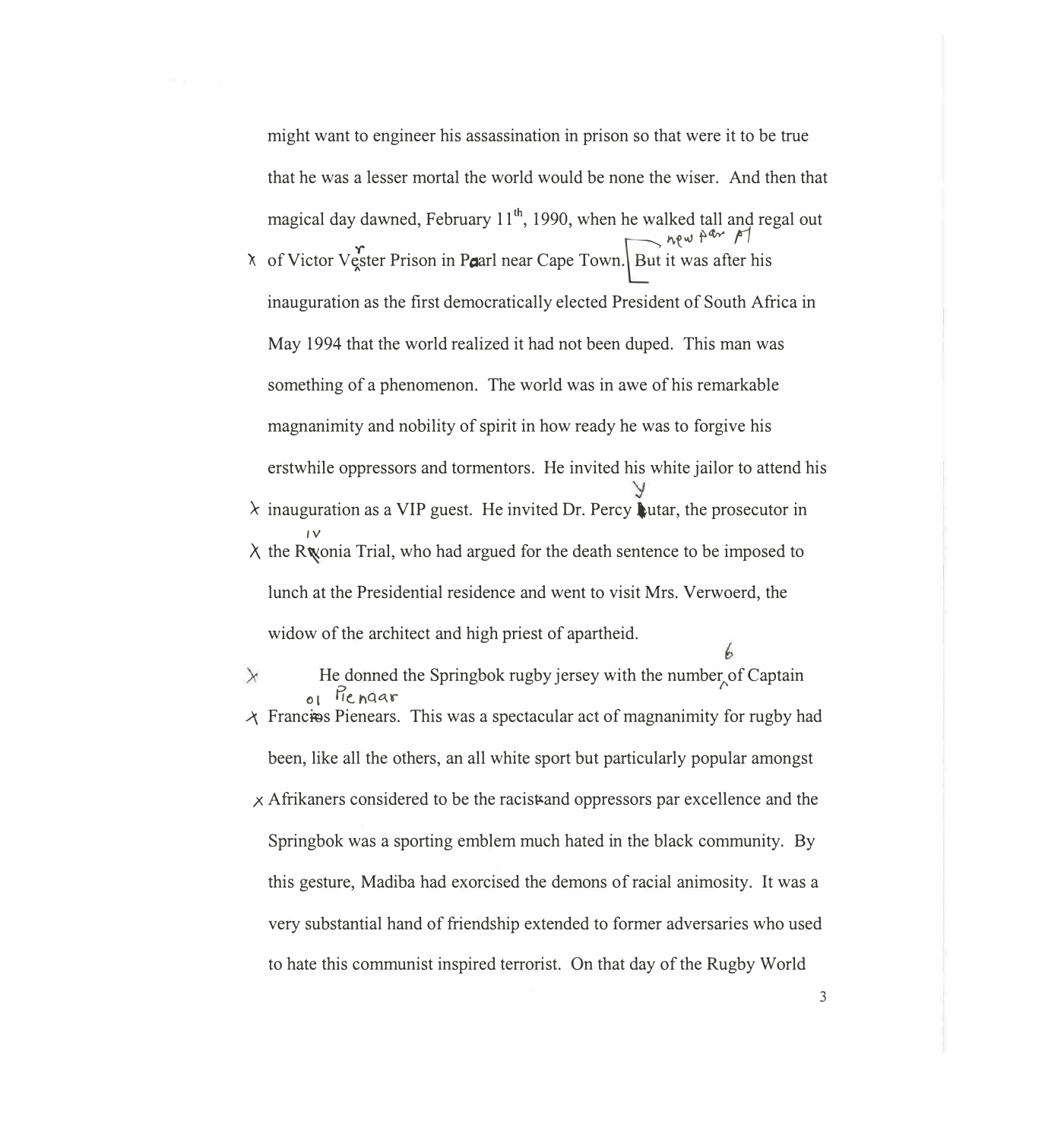# New Zealand

 $\wedge$  Cup Final between the NEZ All Blacks and South Africa's Springboks at  $EII$  is Park Al **this** park in Johannesburg when he strode onto the turf the whole place erupted and the vast majority of those spectators who yelled and shrieked 'Nelson Mandela' like teenagers at a pop concert of their favorite pop stars were Afrikaners. He demonstrated in that one gesture for racial reconciliation and harmony what an entire library of words would have failed to get in a month of Sundays. Much later when the TRC summoned the former State President, Mr. P.W. Botha to appear *if he demanded* Madiba offered to accompany him and to sit next to him trying to minimize as far as it could be done any feeling of this being infra dig. He had more than vindicated those who had invested him with the aura of an untouchable moral stature. It did seem as if he was devoid of feet of clay. How did he grow into this stature?

### *Crucible of Suffering*

Suffering can embitter but is can also ennoble and frequently does. Often observing the wonders he has achieved particularly in defusing racial tensions and animosities people will say "What an awful waste of a wonderful person to have made him languish 27 long years in prison. Imagine the good he would have accomplished much sooner?" Those who say this have forgotten that he was at one time relatively free and with his ANC colleagues had tried to persuade our white compatriots to mend their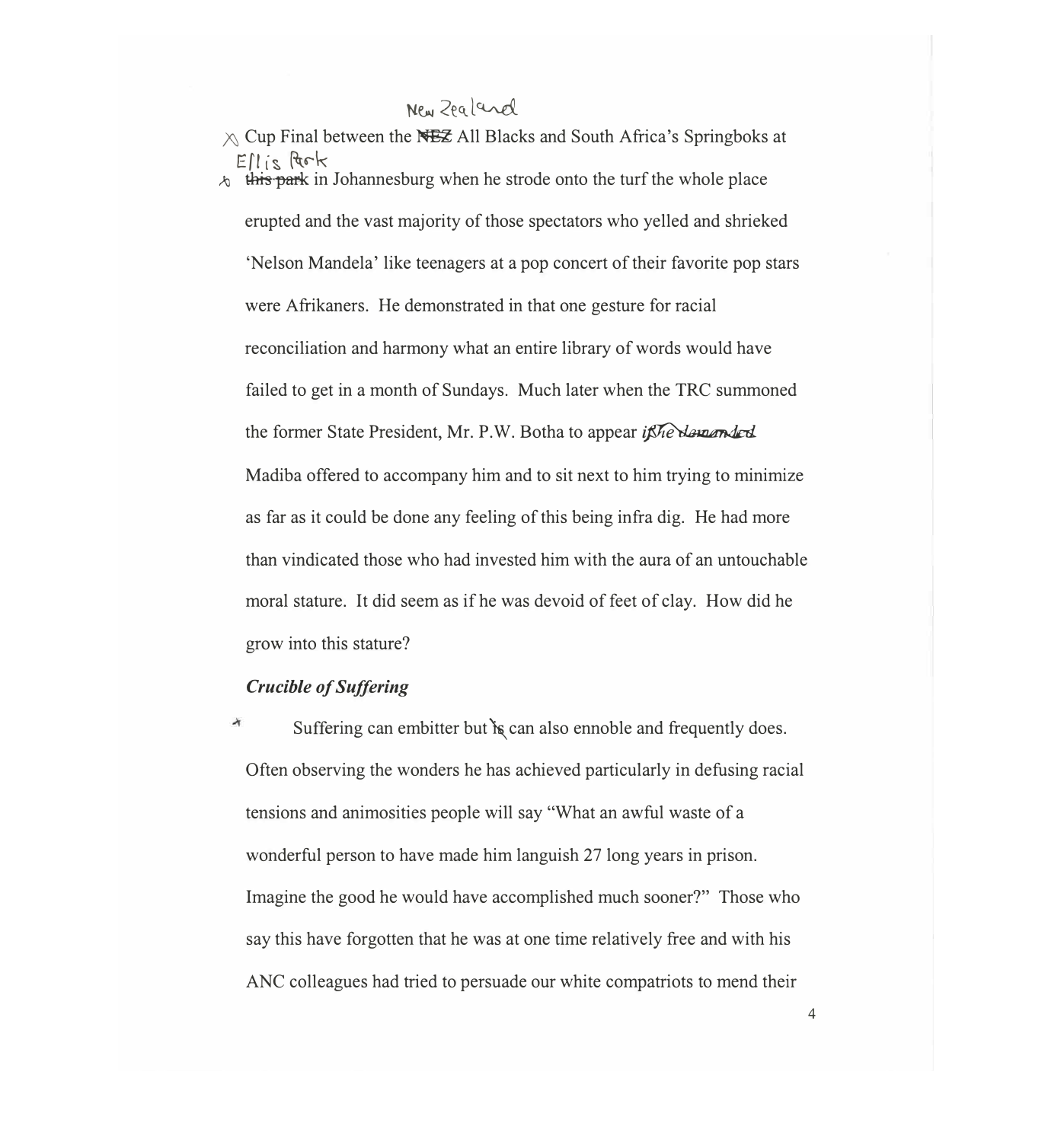- $\chi$  ways. It was this campaign to end the injustice of apartheids awfulness that had landed them all in jail or had caused others to go into exile. Everything in its time-or to use a biblical phrase "in the fullness of time," when the pieces had fallen into place and things had come to a head, when the right
- A moment had dawned not sooner not later. As  $\mathbf{\hat{f}}^*$  were come the hour, come wastool the man'. But perhaps more importantly, those 27 years were not washed. When Nelson Mandela went to prison he was an angry young man and rightly incensed at the travesty and miscarriage of justice that had just happened, that it should be a criminal offence to demand what were but ershrined
- $\chi$  inalienable rights eustriand in the Universal Declaration of Human Rights *3�n. Srnt.L�* 
	- *� �to* which Ben Spurto one time Prime Minister of South Africa had given assent . The crucible of suffering which he entered was important in his continued evolution. The prison suffering confirmed that of his harassed existence before his arrest when he was just always one step ahead of the Security
	- $\lambda$  Police, elusive as the Black Pimpernal who did not have the opportunity to  $\sqrt{h}e$
	- $\ast$  enjoy a decent family life with his new young bride Winnie.  $\hat{\mathbf{f}}$ urnace of affliction burned away the dross and he progressively grew in a new spiritual
	- $\lambda$  depth, beginning to be  $\lambda$  more patient and understanding of the foibles of others especially of those of his jailors and the oppressors of his people and their fears of being overwhelmed by the black masses. This is where he was

 $\mathbb{R}$  purified and made to be more compassionate and magnanimous.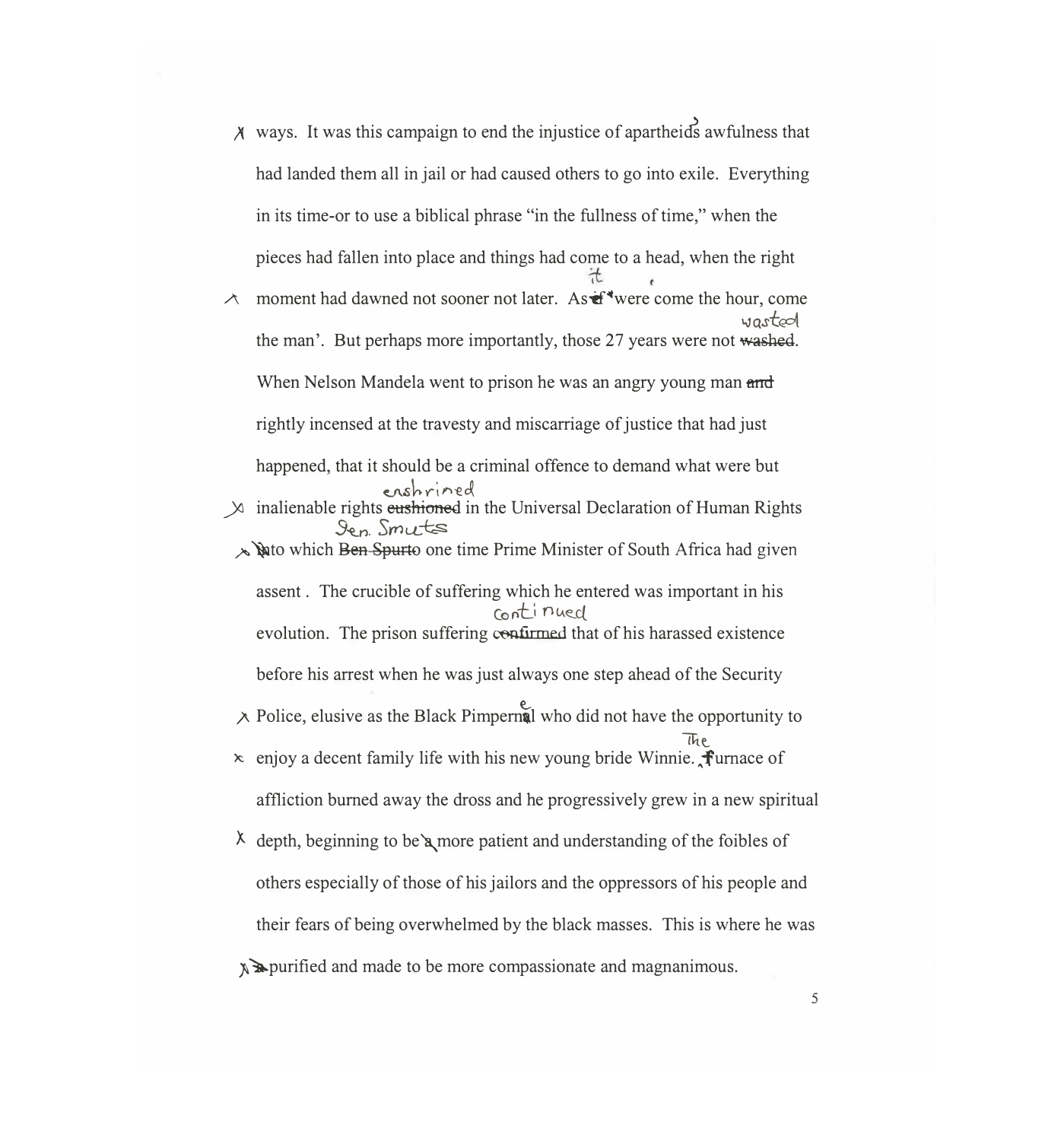When he left prison it was not to a sinecure. There was very considerable politicking and he was not spared domestic unhappiness. One day soon after his release he and Winnie visited us in our Soweto home to enjoy some traditional Xhosa cuisine. You could not miss noticing how deeply in love he was with Winnie. When they walked out of Victor Vester reemed  $\sim$  prison hand in hand it seeured, like the fairy tale ending everyone wished them. In our house, you could see his doting eyes followed Winnie's every movement. He was almost like a besotted little puppy. Their break up was a very traumatic thing. He was quite devastated, but it was just the culmination of a protracted period of deep anguish for him.

Like many who love deeply, it turns out that he in fact was very vulnerable. He gives the impression of being all steel, impregnable, but this is not so. He can be so gentle, caring, magnanimous and hugely altruistic because he is tender inside. He loves to be loved, not in any obsessional way, but he would wither and wilt without tender loving and caring in return. You see it in how he beams when acknowledging the thunderous cheers. It is an endearing childlike attribute. He actually genuinely seems surprised by it and never takes it for granted. When he came to Bishopscourt to spend his first night of freedom, he kept saying, "Ther� *t-e*  so many people lining the road of all races" and he seemed to be genuinely amazed that he would be the center of this adulation. He like all of us yearns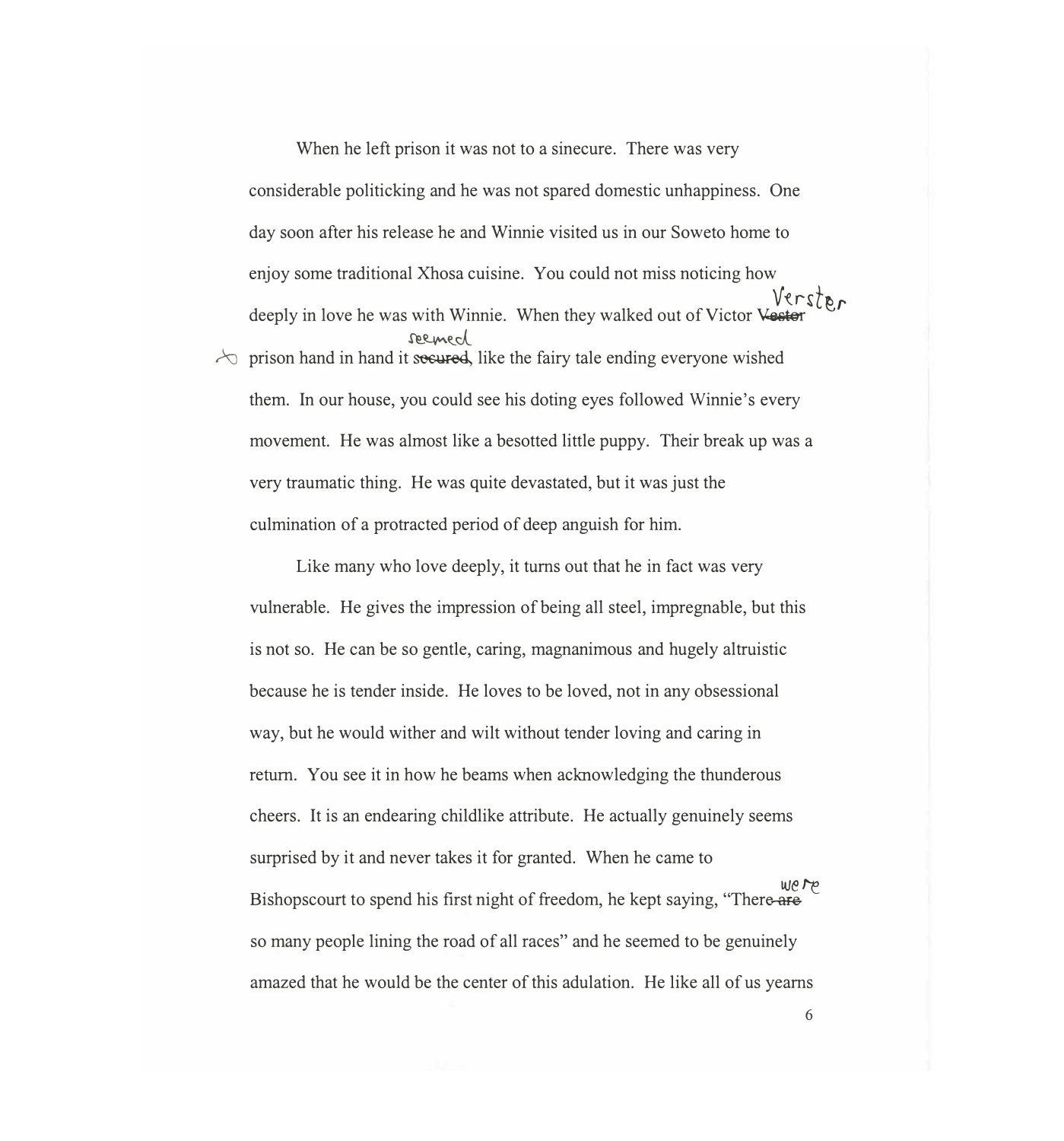for affirmation. The most wonderful thing that happened to him was when  $\overline{\mathcal{A}}$  Grace stepped into his life. She was as gracious as her name but more than anything else she has made him feel wanted, cared for and appreciated. She  $molv$ *A* has mustly coddled him.

We were at Jeff Radebe's wedding in the presidential estate in  $fluff$ Pretoria and I saw her pick off some stuff from his shirt like a solicitous spouse, dancing attention on her beloved. A little while later I cornered him  $\lambda$  and said "Hey that woman loves you, yun?, I saw her dusting you off". He beamed and said "You saw that did you." He was like a teenager who has just kissed his first girl. I am not being chauvinistic-I got into enough trouble saying one time that he needed someone to bring him his slippers. I will not repeat that mistake. Most men like their woman making a fuss of */ it muthol* them, spoiling them. I supposed  $\mathbf{\hat{f}}$  should be nextrally

His chief weakness has been due to a good attribute-his loyalty. When he was President he should have sacked one or two of his Minister's who were performing shoddily. He would not because he has an almost pathological thing about being a loyal member of the party. It was good to a certain point to remain loyal to those who had supported our struggle such as Libya and Cuba. But that loyalty should have been tempered with a dose of real politick realism. It would be in order for a private citizen to maintain those friendships but it is a different matter when one is President of a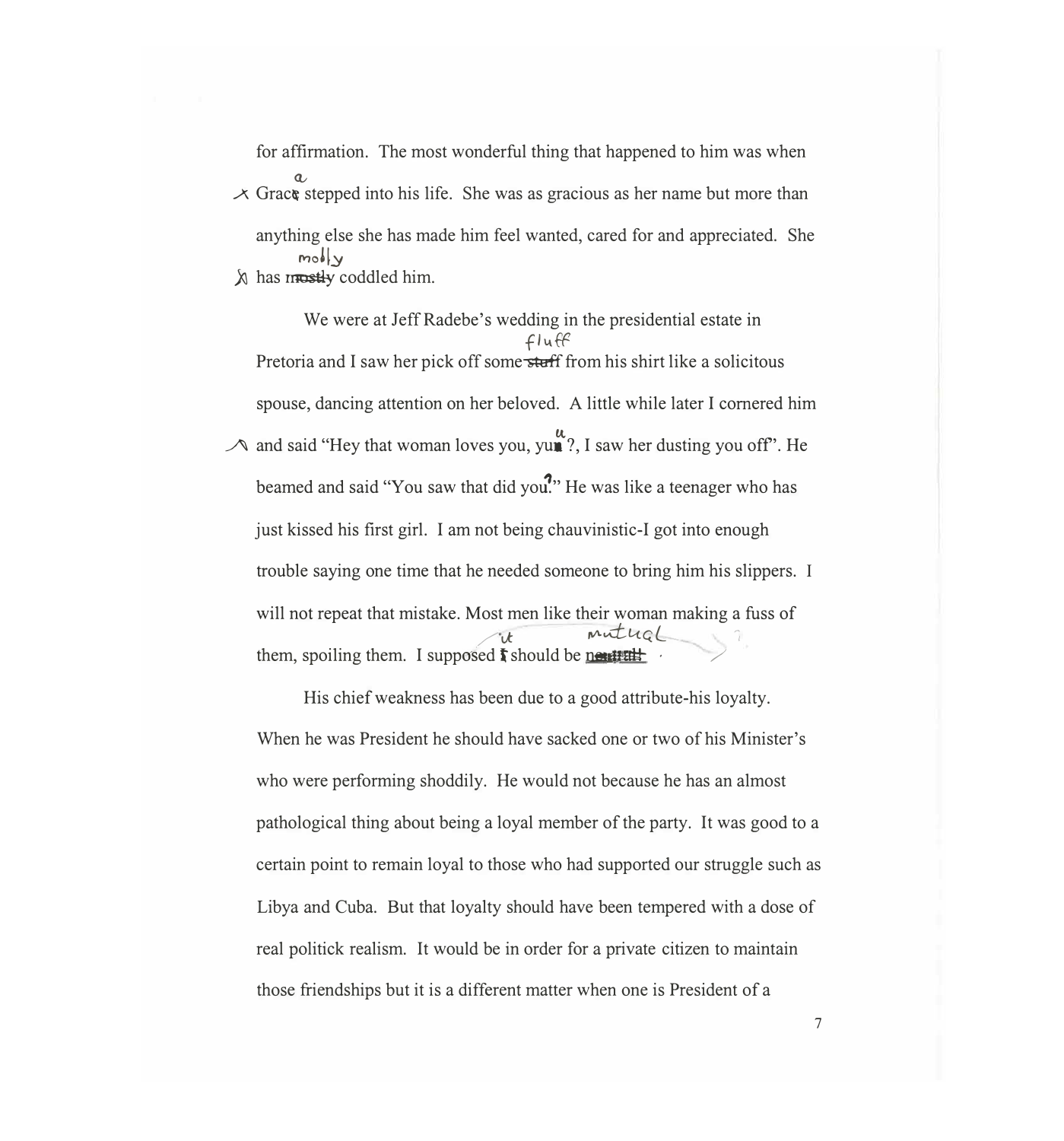country that cannot afford to alienate too many of the powerful in a unipolar world.

I was disappointed too that his Government accepted recommendations for higher pay for themselves and members of Parliamentso arickly getting on the so-called gravy train. I thought they missed a wonderful opportunity of saying "The Commission recommends higher salaries for us. We will not accept them out of solidarity with the bulk of our people." Typically, he dedicated a portion of his salary to charity.

He is remarkably altruistic and believes passionately that he is a leader for the sake of the led and so he spends himself prodigally on their behalf raising huge funds for schools and clinics all over the country. His schedule even in his eighties would leave many half his age gasping.

I visited him for lunch one day. At the end he saw me to the door and called out "Driver", meaning my driver. I told him that I did not have one. A few days later he called me and said he had acted without consulting me but had been concerned that I was driving myself. He had since approached a business friend who agreed to pay for a driver for me and now I am able to get a chauffeur driven car whenever I want it. He cares.

He can sometimes bowl you over with his humility. He has a regal  $trifled$  $\chi$  hauteur and sometimes does not want to be-toiled with and can get quite angry if he thinks he has been slighted, but he is in fact charmingly humble.